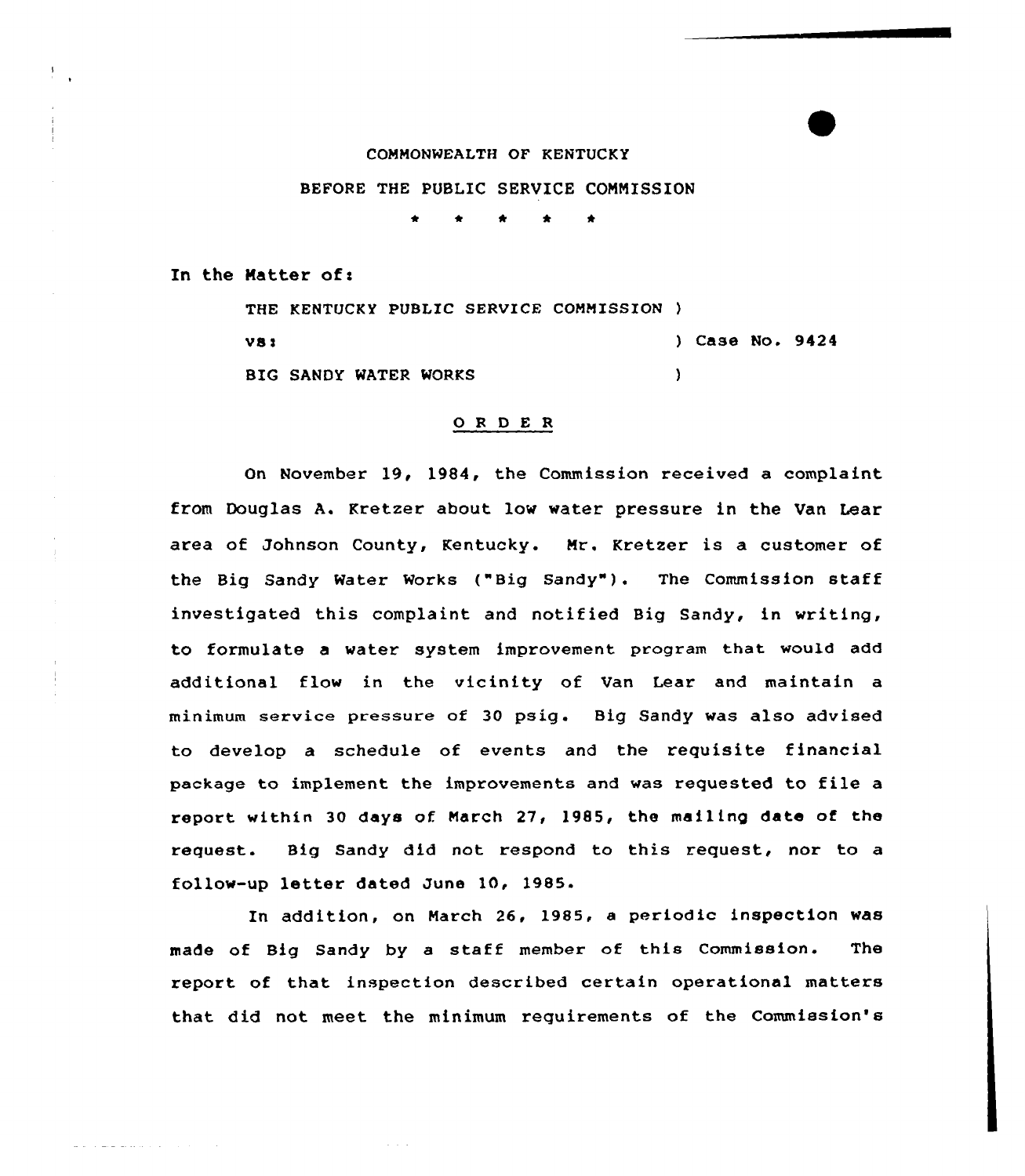regulations and recommended that corrective actions be taken by Big Sandy. <sup>A</sup> copy cf the report was mailed to Big Sandy and <sup>a</sup> response was requested by April 30, 1985. Big Sandy did not respond, nor did it respond to the staff's follow-up letters dated April 24, 1985, and June 10, 1985.

On September 24, 1985, an Order was entered directing Big Sandy to appear at the offices of the Commission and explain its failure to comply with the Commission's regulations. Big Sandy did not appear. <sup>A</sup> telephone call to Michael J. Wiley, president of Big Sandy, determined, among other things, that because of his wife's illness he could not attend the hearing. In addition, Hr. Wiley said he would respond to the Commission's request for information on the customer complaint and periodic investigations in the near future. No response has been received.

By Order entered January 13, 1986, the Commission again directed Big Sandy to appear before it and show cause why it failed to comply with the Commission's regulations. Big Sandy did not appear for the hearing scheduled on February 25, 1986. on February 25, 1986, the Commission telephoned Nr. Wiley, who stated he had not received the Show Cause Order entered January 13, 1986.

The Commission's records show that Mr. Wiley received and signed the certified mail receipt of the January 13, 1986, Show Cause Order on January 16, 1986.

After review of the record, the Commission finds that Big Sandy has been notified of <sup>a</sup> complaint and of deficiences in its

 $-2-$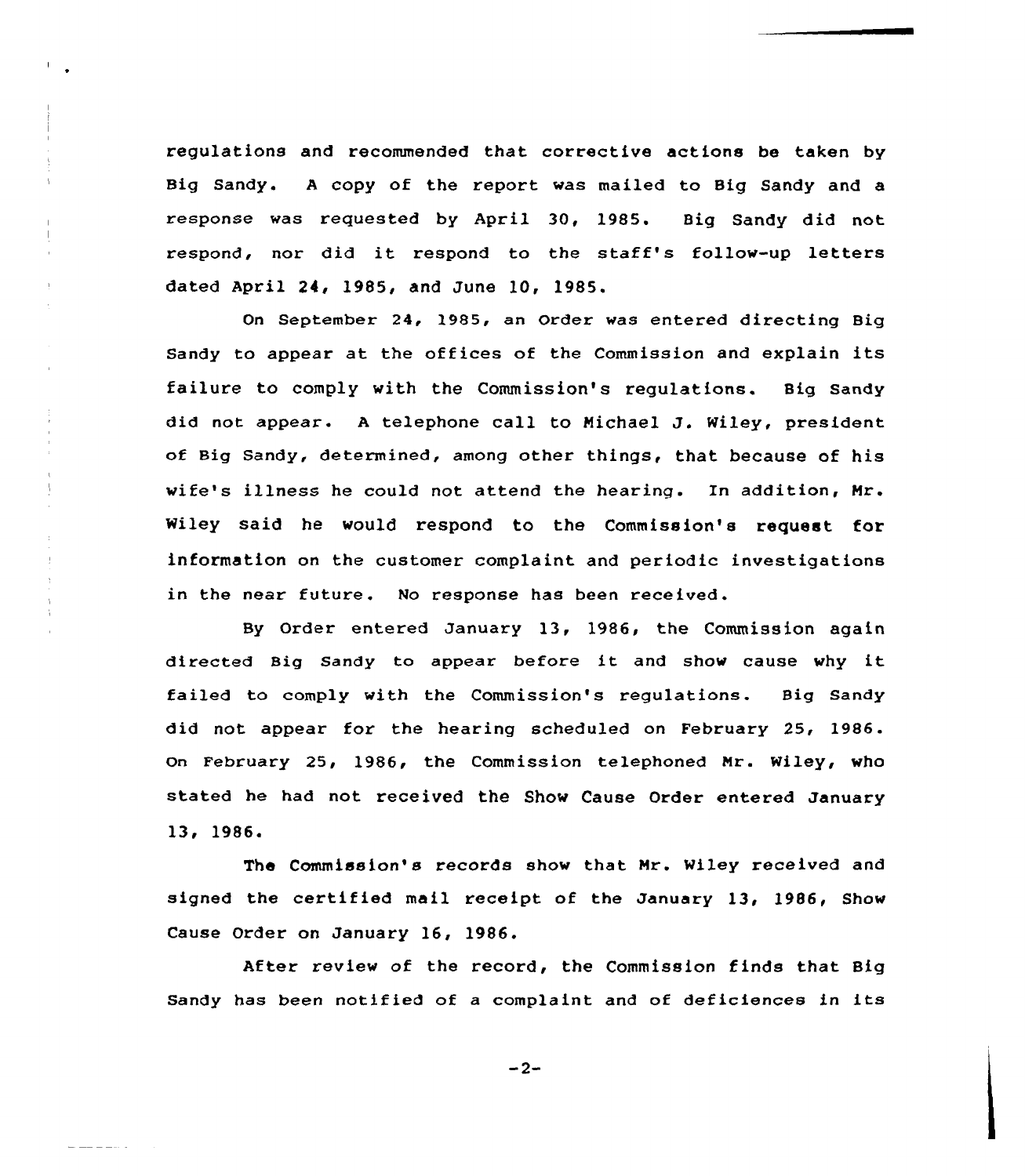system. Big Sandy has been served with several Orders and a staff report that describe deficiences in its treatment plant and compliance with the Commission regulations.

Big Sandy has failed to respond either in writing or in person to any of the matters pending. Big Sandy was given two opportunities to appear at hearings to present evidence of compliance with the Commission regulations, efforts to comply, or factors precluding compliance. However, because Big Sandy did not appear, and because there is no evidence in the record to the contrary, the Commission finds that the deficiences set forth in the staff report of March 28, l985, which were the subject of the Show Cause proceeding, exist and should be corrected.

The penalty for failure to comply with the rules and regulations of the Commission is stated in KRS 278.990. Based on the record, the Commission finds that Big Sandy has not complied with the requirement of 807 KAR 5:066, Section 5(5), Service Interruption; 807 KAR 5:006, Section 8, Customer Complaints; 807 KAR 5:066, Section 6(2), Pressure Testing Devices; 807 KAR 5<006, Section 17, System Maps and Records; 807 KAR 5:011, Section 12, Posting Tariffs, Regulations and Statutes; 807 KAR 5:066, Section 6, Pressures; 807 KAR 5:066, Section 17(1), Meter testing; 807 KAR 5:066, Section 6(1), Pressures; and 807 KAR 5:066, Section ll(1-2) Construction Requirements. For each of these violations, the Commission finds that Big Sandy should be fined the sum of \$100, for a total of \$900.

 $-3-$